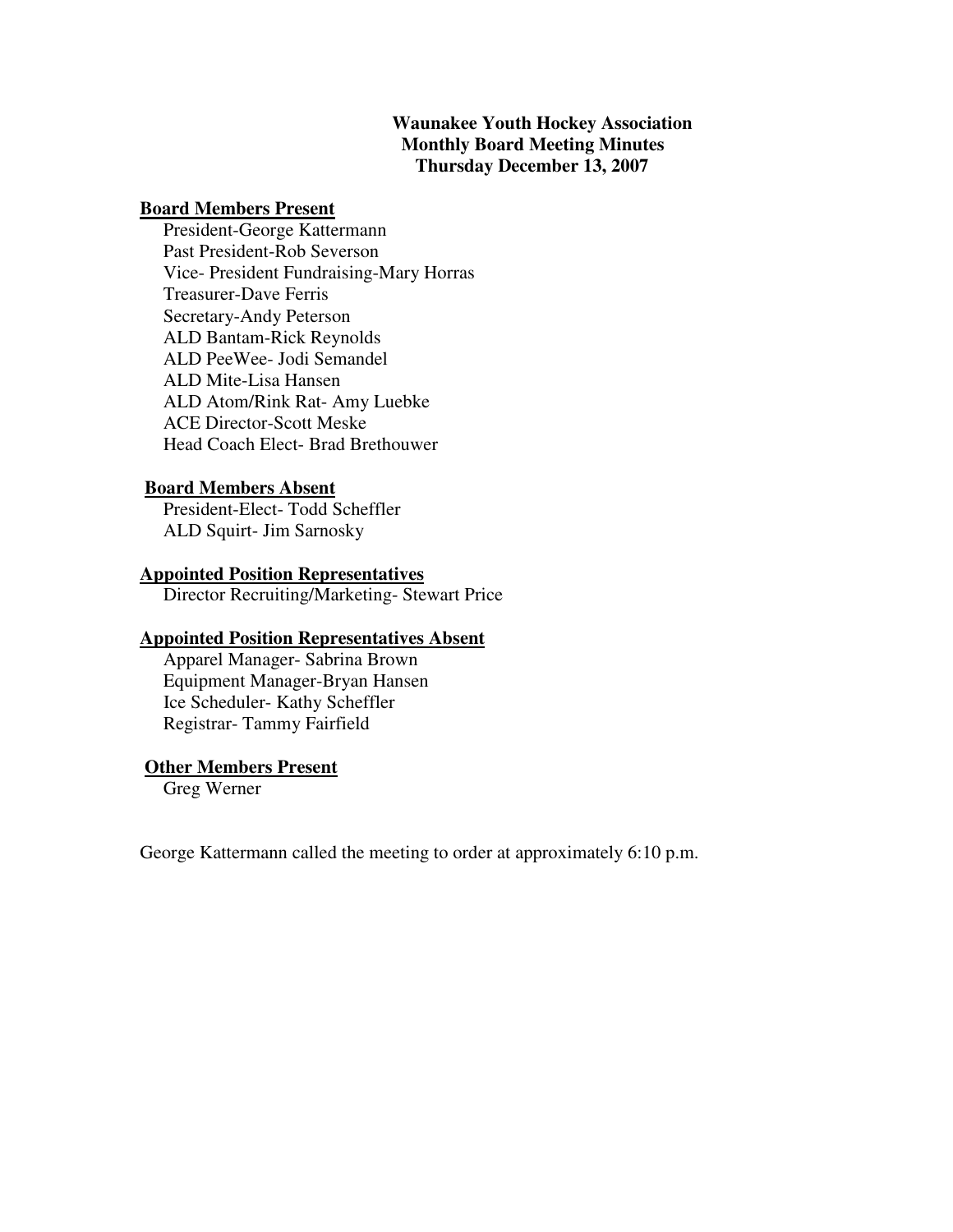## **Member Open Forum**

Greg Werner- Raffle Tickets \$6,200.00 profit the last 2 years and in 2007 \$7,400.00 profit. We need a Raffle Chair Person for 2008 Raffle (put in the newsletter). LTP in 2004-2005 (40 skaters), 2005-2006 (60 skaters), 2006-2007 (25 skaters), 2007-2008 (40 skaters  $1<sup>st</sup>$  session.). We are co-oping with the Patriots and have coaches from both organizations along with 3 Bantams. The Patriots have the ice. We have a good instructor this year. Next year would still like to co-op with the Patriots and the following year possibly run our own program again. In the future, any parent with a helmet that comes out to volunteer on the ice we should let them earn volunteer hours. Some rinks run the LTP program not the Youth Hockey Association. We need to come up with a staffing process right now we have 3 different people in charge. Possibly have the Head Coach Elect be in charge. There are 27 out of 31 kids coming back for the next session. Stew Price suggested LTP end of the year meeting with parents so we can tell the parents where we would place their kids the next year. Scott Meske will meet the parents the second weekend in the session to answer the questions they have.

## **Additions to the agenda**

Transfer Policy

Dave Ferris made a motion to approve the agenda, Lisa Hansen seconded. Motion carried unanimously.

## **Approval of prior meeting minutes**:

Dave Ferris made a motion to approve the November amended meeting minutes, Rob Severson seconded. Motion carried unanimously.

# **Reports/updates**:

## Vice-President Fundraising-Mary Horras

\*E-mailed report see copy. Entertainment books have been returned to the vendor. Candy still remains in large quantities. We need a Chair for Parade of Homes and for Texas Hold'em in April.

## Recruiting/Marketing-Stew Price

 \*E-mailed report see copy. Stew will hang on to the brochures that he had made up. It was suggested that they be handed out to the LTP parents at the LTP meeting. Stew wanted to know who sends other camp information to parents. Lisa Hansen said that if she receives the information she goes through it and forwards it to the parents. Jodi Semandel suggested having the ALD's for the different levels sent out the information to the parents. Brad Brethouwer suggested doing our own camp this year (LTP, Rink Rats, and Mites). It was done in Sun Prairie and he helped out with it. Brad will put a proposal together and bring it to the January Board Meeting. WYHA window stickers are for sale at Middleton Cycle for \$4.00. Stew suggested using the Wildcat logo and give to families (1 per family) at registration and if the families want more than one to charge for the extras.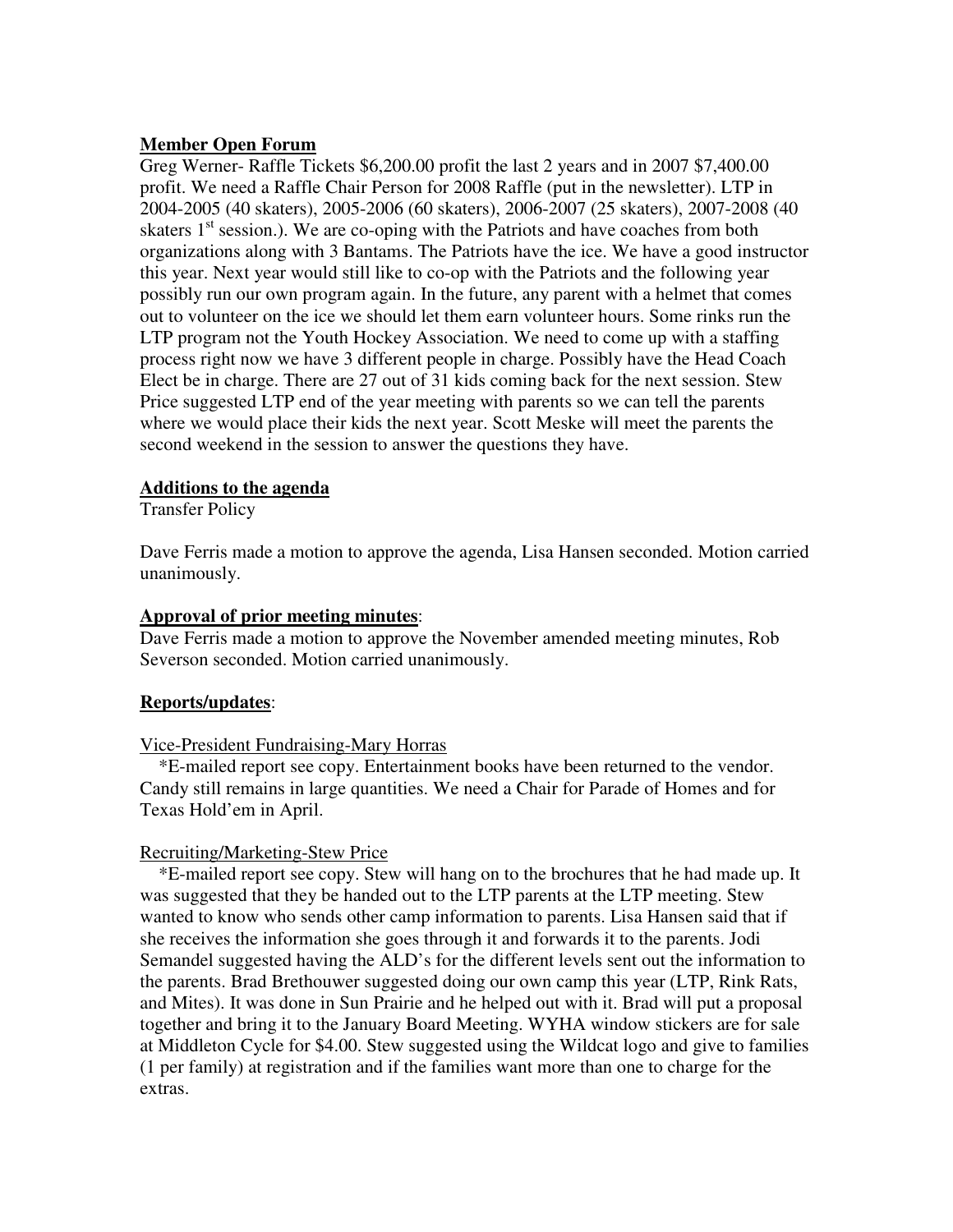Ice Scheduler-Kathy Scheffler (Not Present)

\*All open ice has been assigned, nothing further to report.

Apparel Manager-Sabrina Brown (Not Present) \*No report.

ALD Bantam-Rick Reynolds \*No report.

ALD PeeWee-Jodi Semandel \*No report.

ALD Squirt-Jim Sarnosky (Not Present) \*No report.

ALD Mite-Lisa Hansen \*No report.

ALD Atom/Rink Rat-Amy Luebke \*No report.

#### Equipment Manager-Bryan Hansen (Not Present)

 \*E-mailed report see copy. We have purchased additional goalie gear this past month for the additional Rink Rat team. We will be done purchasing goalie gear after getting one more catcher.

### ACE Director-Scott Meske

 \*Handed out report see copy. Scott has a volunteer for the Mini Coaching Seminar. Scott will bring a proposal to the January Board Meeting regarding Co-Oping with the Bantam Patriots. Andy Peterson asked what happens when league games are cancelled due to the referee shortage? Scott said they are not sure it might be up to both teams to find another sheet of ice. Lisa Hansen and Rob Severson said to make it a scrimmage game for Squirt level and below or have a practice. Scott is looking into having a Youth Night at one of the high school hockey games. LTP- the high school players continue to help out. We do not have any youth hockey coaches helping out. This needs to be addressed prior to the next session. There are approximately 82 registered members ages 8 and under. This includes all Mites, Rink Rats, Atoms and Learn to Play.

### Registrar-Tammy Fairfield (Not Present)

 \*E-mailed report see copy. USA hockey rosters have been approved and distributed to all the team managers. Let me know as soon as possible if any changes need to be made. We have until Dec.  $31<sup>st</sup>$ . Working on the directory. Hoping to have it to the printers next week.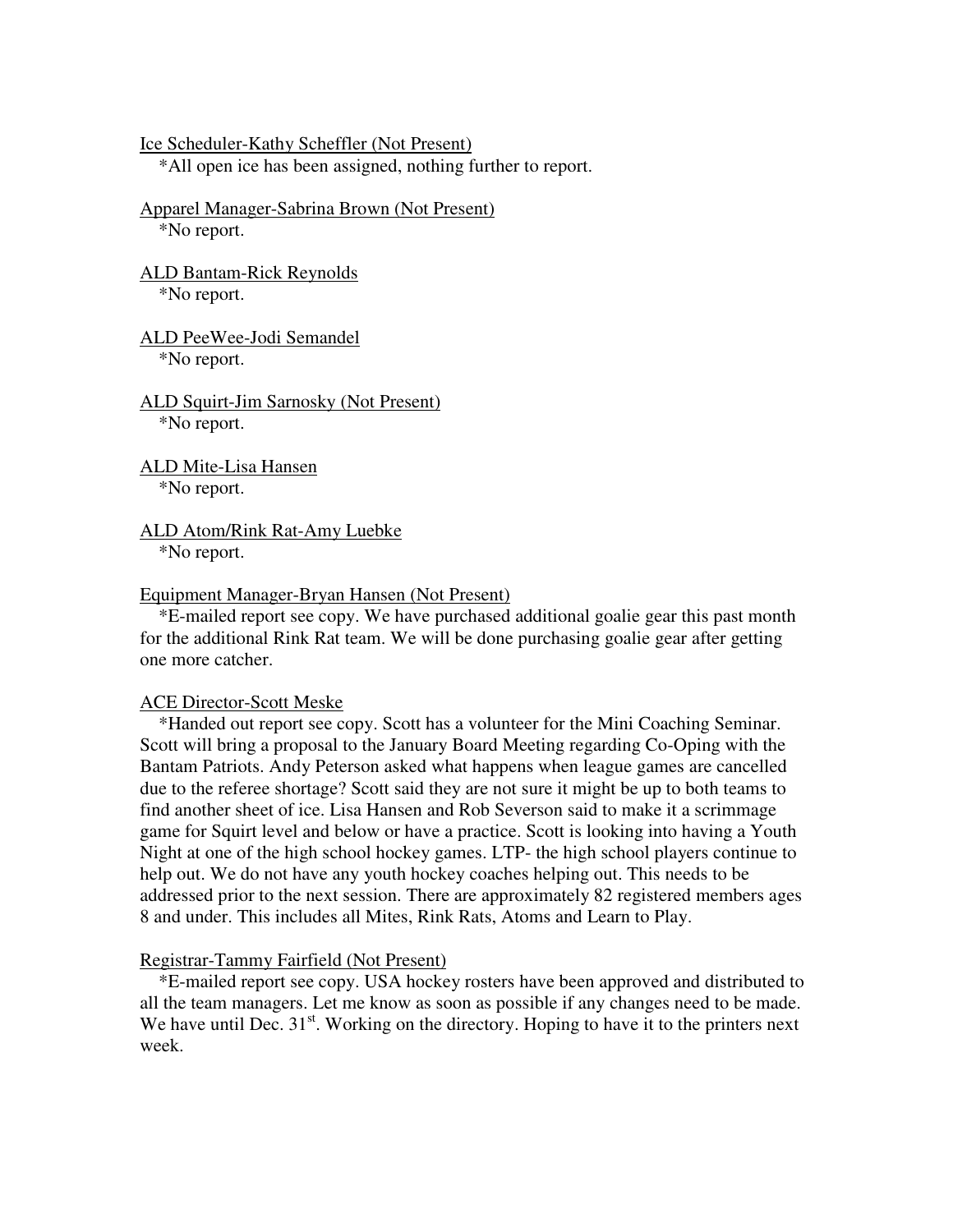### Treasurer-Dave Ferris

 \*Dave Ferris (E-mailed report see e-mail) Copy is with meeting notes. He also distributed the Financial Statement with Summary (see hand out). Unpaid list should be less the \$170.00 to John Hartman. Brad Brethouwer should be given pro-rated credit for the position and also credit his account volunteer hours for coaching Rink Rat teams.

Lisa Hansen made a motion to approve payment of the amended bills unpaid list should be less the \$170.00 to John Hartman and to have the coaches recertification go through Scott Meske, Scott Meske seconded. Motion carried unanimously.

### WAHA Region 4- Scott Meske

 \*Handed out report see copy. There is a severe referee shortage. Games have been cancelled. DCHOA is working with WAHA and USA Hockey to get more recruiting. The Executive Council met and reviewed the transfer requests submitted by each club. There was some consensus that the transfer policies and procedures should be reviewed from time to time. However, WAHA (Region 4 Council) won't tell each club how to handle transfers. Squirt ALD (Sauk President) and myself will discuss at a future meeting. There is a new gear cleaning service opening in Oregon, catering to hockey, football, and lacrosse gear. (see handout). All games reported on Website by Jan.  $13<sup>th</sup>$ will be used for playoff seeding. General Membership meeting is Wed. Dec.  $19<sup>th</sup>$  at the Coliseum Bar at 7:00 p.m.

## **Old Business**

Learn To Play and Raffle Update – See Member Open Forum with Greg Werner.

Rink Update- WDIR board members said that as of right now there is approximately \$800,000.00 in promised donations and \$700,000.00 in kind donations. Check the WDIR Website for updated information on the rink.

## **New Business**

Fundraising Survey Results and Individual Fundraisers- (see copy) Lisa Hansen received the results of the Fundraising Survey. There were 30 total responses 27 were valid 3 were not. Question #1 Does you family participate in the individual fundraisers (i.e. pizza, candy bars, entertainment books, wreaths) the club provides? 15 yes and 12 no. Question #2 Would you like the club to continue to provide individual fundraisers for your family? 21 yes and 5 no. Question #3 Choose top 2 favorite individual fundraisers pizza, candy, wreaths, entertainment books. Rank #1 wreaths, #2 pizza, #3 entertainment books, #4 Candy. One of the suggestions regarding future fundraising was possibly doing the raffle tickets like the high school. This proposal will be brought up at the Annual meeting in April. We are also going to have the registration in June and possibly have online registration.